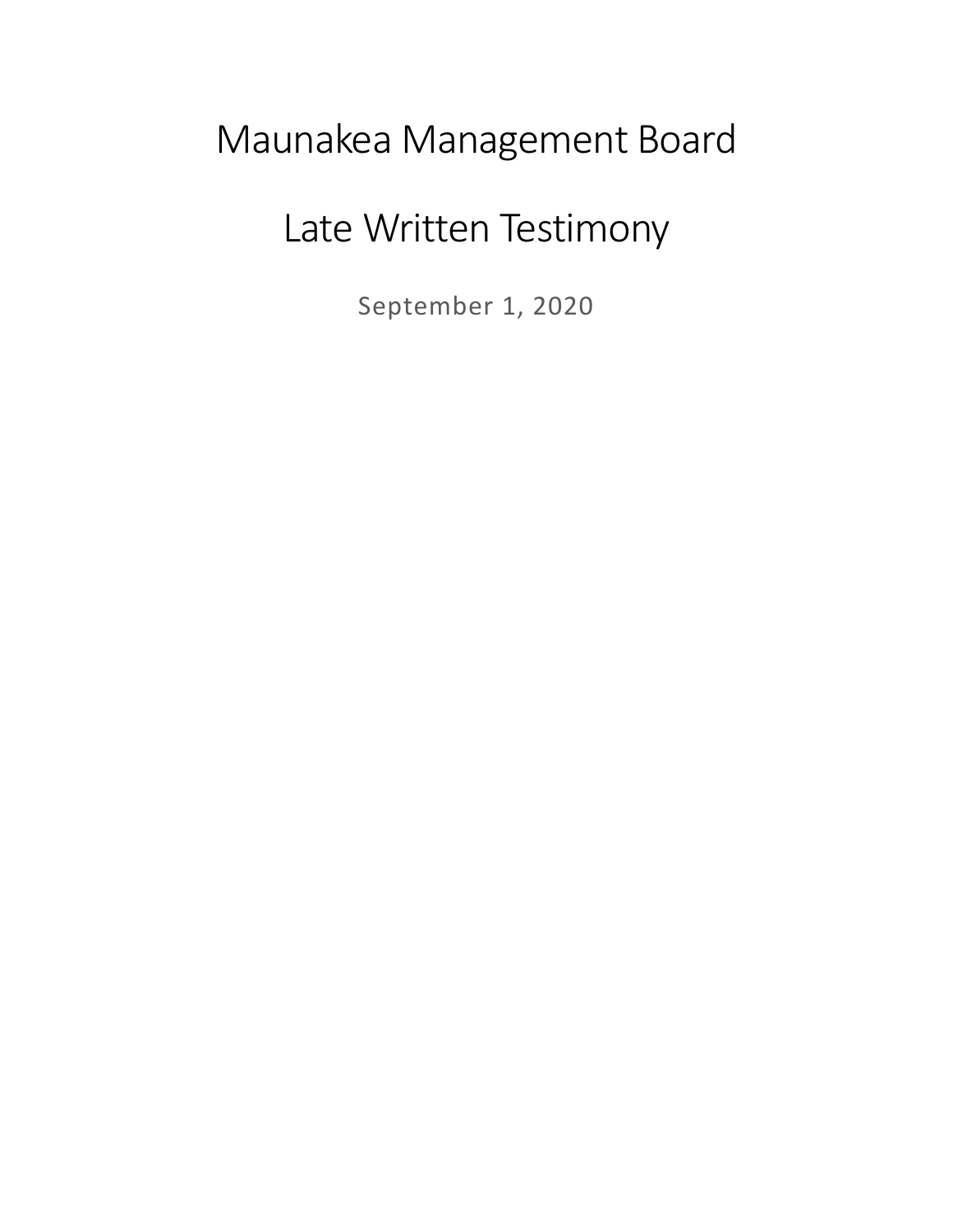Ward Public testimony for the Mauna Kea Management Board 9.1.20

## RE: Director's Report

The University of Hawaii Board of Regents has apparently approved the restructuring plan promulgated by Dr Greg Chun, despite significant opposition from MKMB, MKO, numerous community members, faculty and students. The fact that the approved plan was submitted to the BOR without even the courtesy of an opportunity for the MKMB to review the document before submission confirms and mirrors the irony and outrage felt by the native Hawaiian rightholders, Kahu Ku Mauna members, the kai'I protectors, the OMKM Environment Committee, the environmental allies such as KAHEA, Sierra Club, and other members of the public that have pointed out for years that community input is a sham, to be shrugged off and ignored as a nuisance.

The testimony in opposition to the Restructuring Plan (there was NO SUPPORT) has as its base a long history of the University's repeated decisions to take the path of most resistance against communities, especially Hawaiian cultural practitioner communities, that oppose development of Mauna Kea.

The fact that community members cannot provide input during the meeting except in advance on MKMB action agenda items (not on reports by Kahu Ku Mauna and the Director, which are not provided in advance) and the lack of any other opportunity for community listening sessions, really means that the community has no meaningful input. The thousands of protectors who signed petitions, stood on the mauna for nine months, and those of us who used the legal system to educate the decision-makers through the contested case process were not included in the restructuring discussion, despite intense interest and expertise.

The 2020 Master Plan is apparently being promulgated without input as well, and if I were a member of your board, I would seriously consider whether time spent on the MKMB Board matters was time well spent, considering the lack of significance the University and the BOR give its reasoned guidance. If (in fact), you have an opportunity for input that matters, you may want to reconsider your role, both in the University decision-making process and your role as community representatives.

Director Nagata, please provide the Board with detailed information regarding the National Science Foundation's initiation of an "Informal Outreach Process for the Thirty Meter Telescope". Speaker Scott Saiki on August 13, has issued an announcement about this, yet there is no item on the MLMB agenda regarding the process. What rightholders and stakeholders are being engaged? How is that engagement being sought? Are all communications online, or will there be an opportunity for public hearings via scoping at the outset? Will the MKMB play a role?

RE agenda item VI. Signage.

Under Existing conditions at the Project Site: